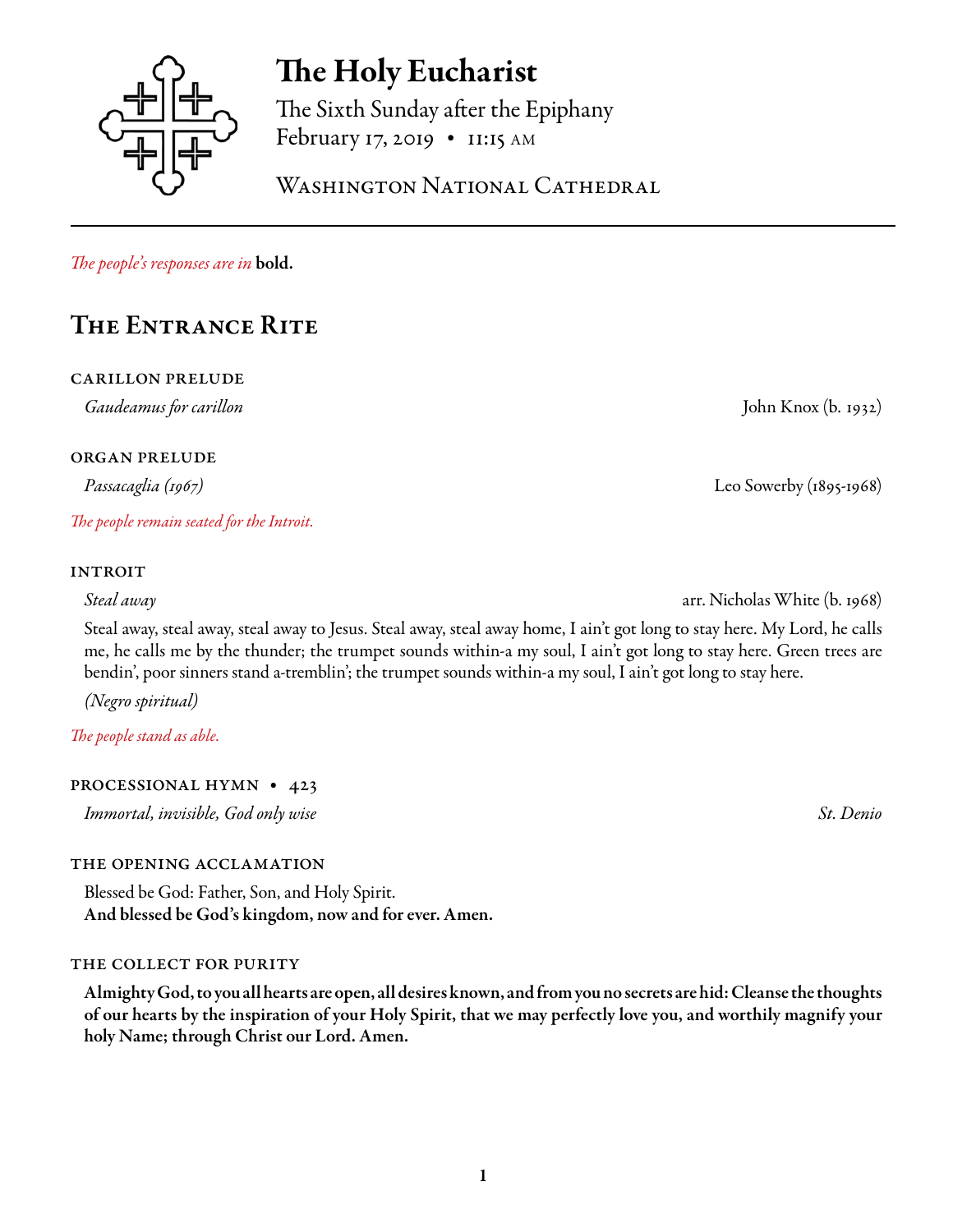#### hymn of praise



## The Word of God

#### the collect for the sixth sunday after the epiphany

The Lord be with you. And also with you. Let us pray.

O God, the strength of all who put their trust in you: Mercifully accept our prayers; and because in our weakness we can do nothing good without you, give us the help of your grace, that in keeping your commandments we may please you both in will and deed; through Jesus Christ our Lord, who lives and reigns with you and the Holy Spirit, one God, for ever and ever. Amen.

*The people are seated.*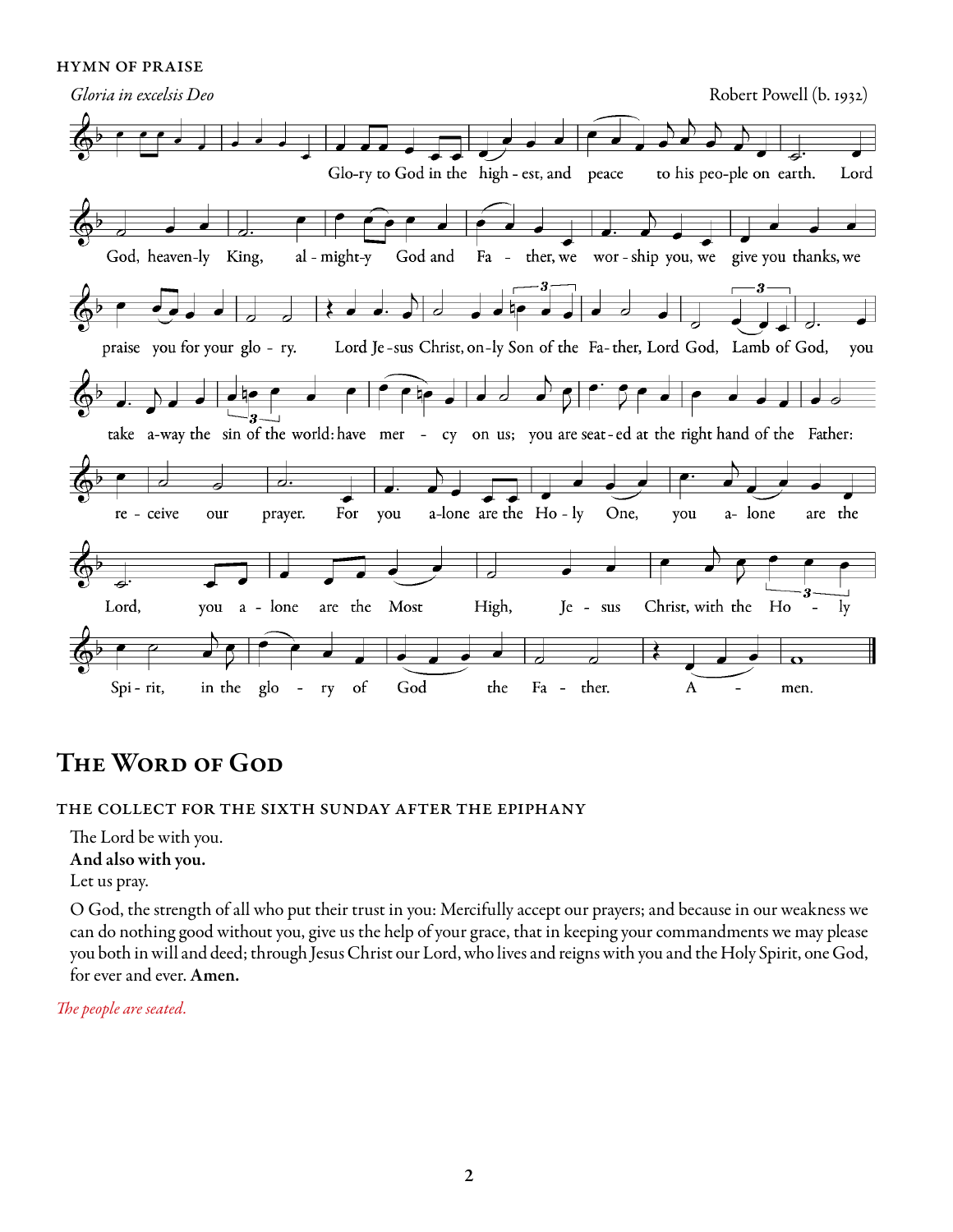#### the first reading the first reading  $J_1:_{5^{-10}}$

Thus says the Lord: "Cursed are those who trust in mere mortals and make mere flesh their strength, whose hearts turn away from the Lord. They shall be like a shrub in the desert, and shall not see when relief comes. They shall live in the parched places of the wilderness, in an uninhabited salt land. Blessed are those who trust in the Lord, whose trust is the Lord. They shall be like a tree planted by water, sending out its roots by the stream. It shall not fear when heat comes, and its leaves shall stay green; in the year of drought it is not anxious, and it does not cease to bear fruit. The heart is devious above all else; it is perverse—who can understand it? I the Lord test the mind and search the heart, to give to all according to their ways, according to the fruit of their doings."

The Word of the Lord. Thanks be to God.

*The choir sings the antiphon; then all repeat.* 

psalm 1 chant: Thomas A. Walmisley (1814-1856)



#### THE SECOND READING THE SECOND READING

Now if Christ is proclaimed as raised from the dead, how can some of you say there is no resurrection of the dead? If there is no resurrection of the dead, then Christ has not been raised; and if Christ has not been raised, then our proclamation has been in vain and your faith has been in vain. We are even found to be misrepresenting God, because we testified of God that he raised Christ—whom he did not raise if it is true that the dead are not raised. For if the dead are not raised, then Christ has not been raised. If Christ has not been raised, your faith is futile and you are still in your sins. Then those also who have died in Christ have perished. If for this life only we have hoped in Christ, we are of all people most to be pitied. But in fact Christ has been raised from the dead, the first fruits of those who have died.

The Word of the Lord. Thanks be to God.

*The people stand as able at the introduction of the hymn.* 

#### hymn at the sequence • 296

*We know that Christ is raised and dies no more Engelberg*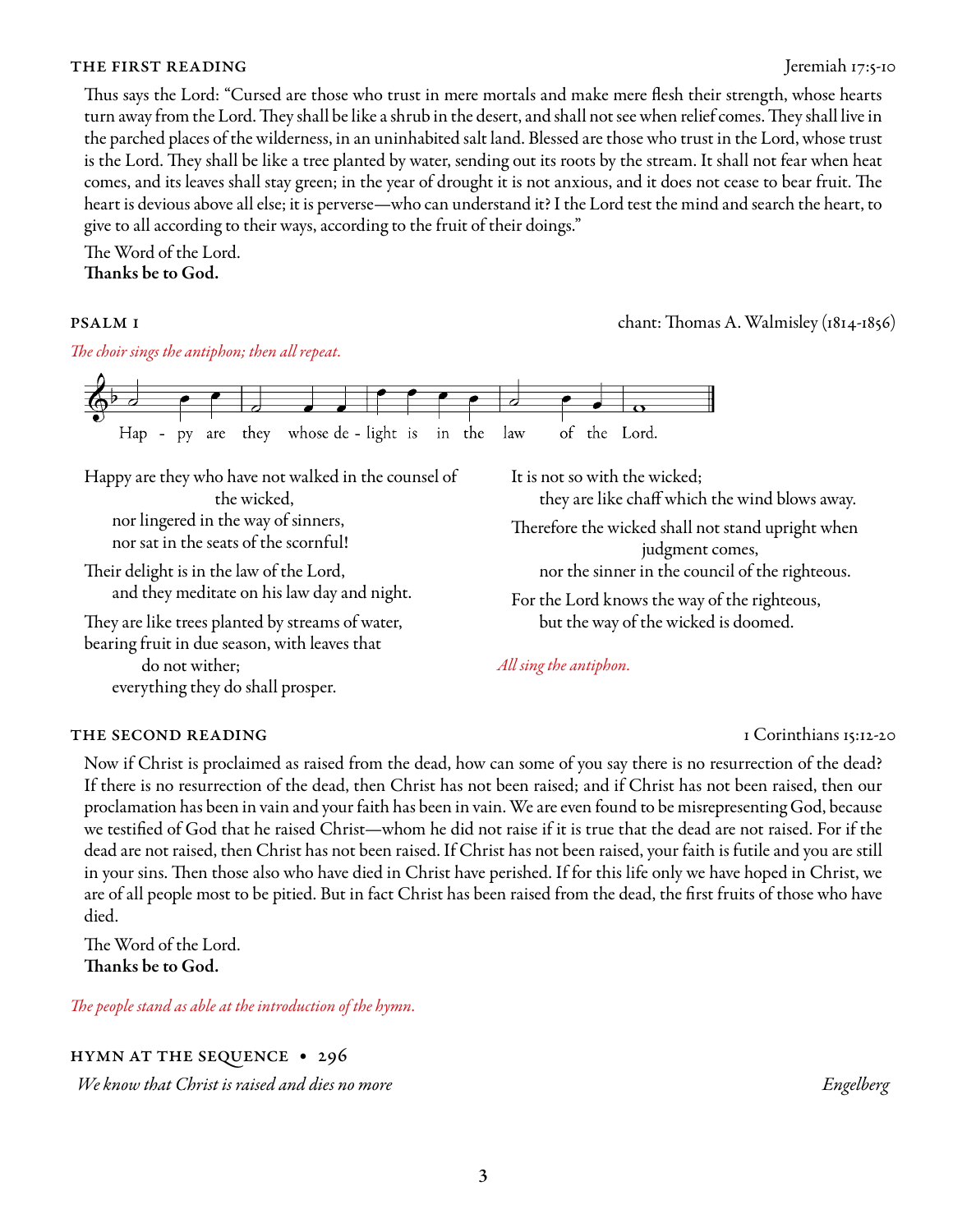#### THE HOLY GOSPEL Luke 6:17-26

The Holy Gospel of our Lord Jesus Christ according to Luke. Glory to you, Lord Christ.

Jesus came down with the twelve apostles and stood on a level place, with a great crowd of his disciples and a great multitude of people from all Judea, Jerusalem, and the coast of Tyre and Sidon. They had come to hear him and to be healed of their diseases; and those who were troubled with unclean spirits were cured. And all in the crowd were trying to touch him, for power came out from him and healed all of them. Then he looked up at his disciples and said: "Blessed are you who are poor, for yours is the kingdom of God. Blessed are you who are hungry now, for you will be filled. Blessed are you who weep now, for you will laugh. Blessed are you when people hate you, and when they exclude you, revile you, and defame you on account of the Son of Man. Rejoice in that day and leap for joy, for surely your reward is great in heaven; for that is what their ancestors did to the prophets. But woe to you who are rich, for you have received your consolation. Woe to you who are full now, for you will be hungry. Woe to you who are laughing now, for you will mourn and weep. Woe to you when all speak well of you, for that is what their ancestors did to the false prophets."

The Gospel of the Lord. Praise to you, Lord Christ.

*The people are seated at the invitation of the preacher.*

the sermon Mr. Michael Gerson

#### the nicene creed

We believe in one God, the Father, the Almighty, maker of heaven and earth, of all that is, seen and unseen.

- We believe in one Lord, Jesus Christ, the only Son of God, eternally begotten of the Father, God from God, Light from Light, true God from true God, begotten, not made, of one Being with the Father. Through him all things were made. For us and for our salvation, he came down from heaven: by the power of the Holy Spirit he became incarnate from the Virgin Mary, and was made man. For our sake he was crucified under Pontius Pilate; he suffered death and was buried. On the third day he rose again in accordance with the Scriptures; he ascended into heaven and is seated at the right hand of the Father. He will come again in glory to judge the living and the dead, and his kingdom will have no end.
- We believe in the Holy Spirit, the Lord, the giver of life, who proceeds from the Father and the Son. With the Father and the Son he is worshiped and glorified. He has spoken through the Prophets. We believe in one holy catholic and apostolic Church. We acknowledge one baptism for the forgiveness of sins. We look for the resurrection of the dead, and the life of the world to come. Amen.

#### the prayers of the people

#### *After each intercession,*

Lord, in your mercy, Hear our prayer. *The presider prays the concluding collect, and the people respond,* Amen.

#### the confession *&* absolution

Most merciful God, we confess that we have sinned against you in thought, word, and deed, by what we have done, and by what we have left undone. We have not loved you with our whole heart; we have not loved our neighbors as ourselves. We are truly sorry and we humbly repent. For the sake of your Son Jesus Christ, have mercy on us and forgive us; that we may delight in your will, and walk in your ways, to the glory of your Name. Amen.

*The presider offers absolution and the people respond,* Amen.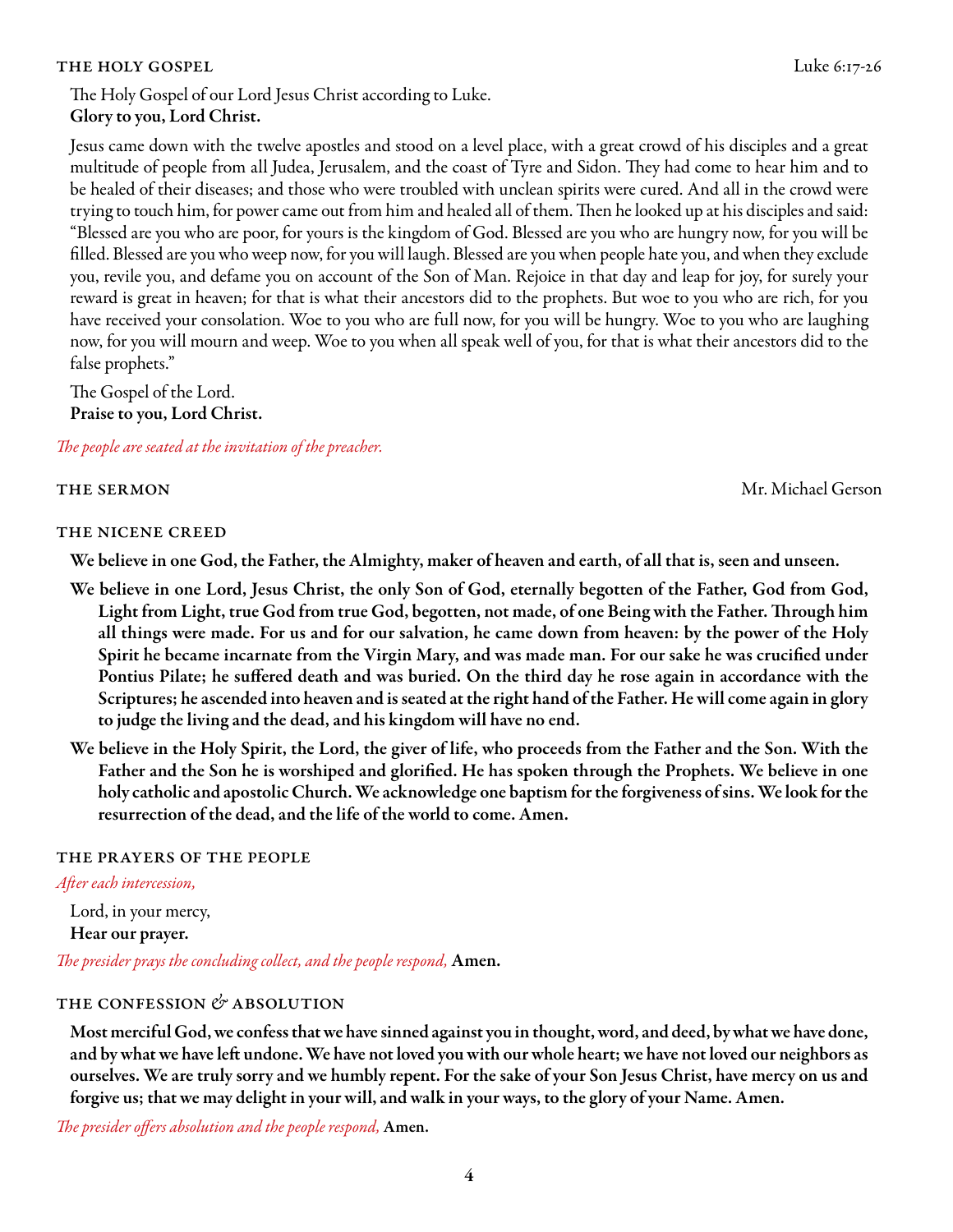#### THE PEACE

The peace of the Lord be always with you. And also with you. *The people greet one another with a sign of God's peace and are then seated.*

#### the offertory

*An offering is received to support the Cathedral's ministry of sharing God's love with the world. The altar is prepared for Holy Communion.*

#### anthem at the offertory

Blessed are the poor in spirit: for theirs is the kingdom of heaven. Blessed are they that mourn: for they shall be comforted. Blessed are the meek: for they shall inherit the earth. Blessed are they which do hunger and thirst after righteousness: for they shall be filled. Blessed are the merciful: for they shall obtain mercy. Blessed are the pure in heart: for they shall see God. Blessed are the peacemakers: for they shall be called the children of God. Blessed are they which are persecuted for righteousness' sake: for theirs is the kingdom of heaven. Rejoice, and be exceeding glad: for great is your reward in heaven: for so persecuted they the prophets which were before you. Ye are the light of the world: let your light so shine before men, that they may see your good works, and glorify your Father which is in heaven. Amen. *(Matthew 5:3-10, 12, 14, 16)*

*The people stand as able at the introduction of the hymn.* 

### hymn at the presentation



## The Holy Communion

### the great thanksgiving

The Lord be with you. And also with you.

Lift up your hearts. We lift them to the Lord.

Let us give thanks to the Lord our God. It is right to give our thanks and praise.

*The presider offers thanks to God for the grace and mercy made available in Christ, and in response the people sing:*

### *Blessed are the poor in spirit* Ronald Arnatt (b. 1930-2018)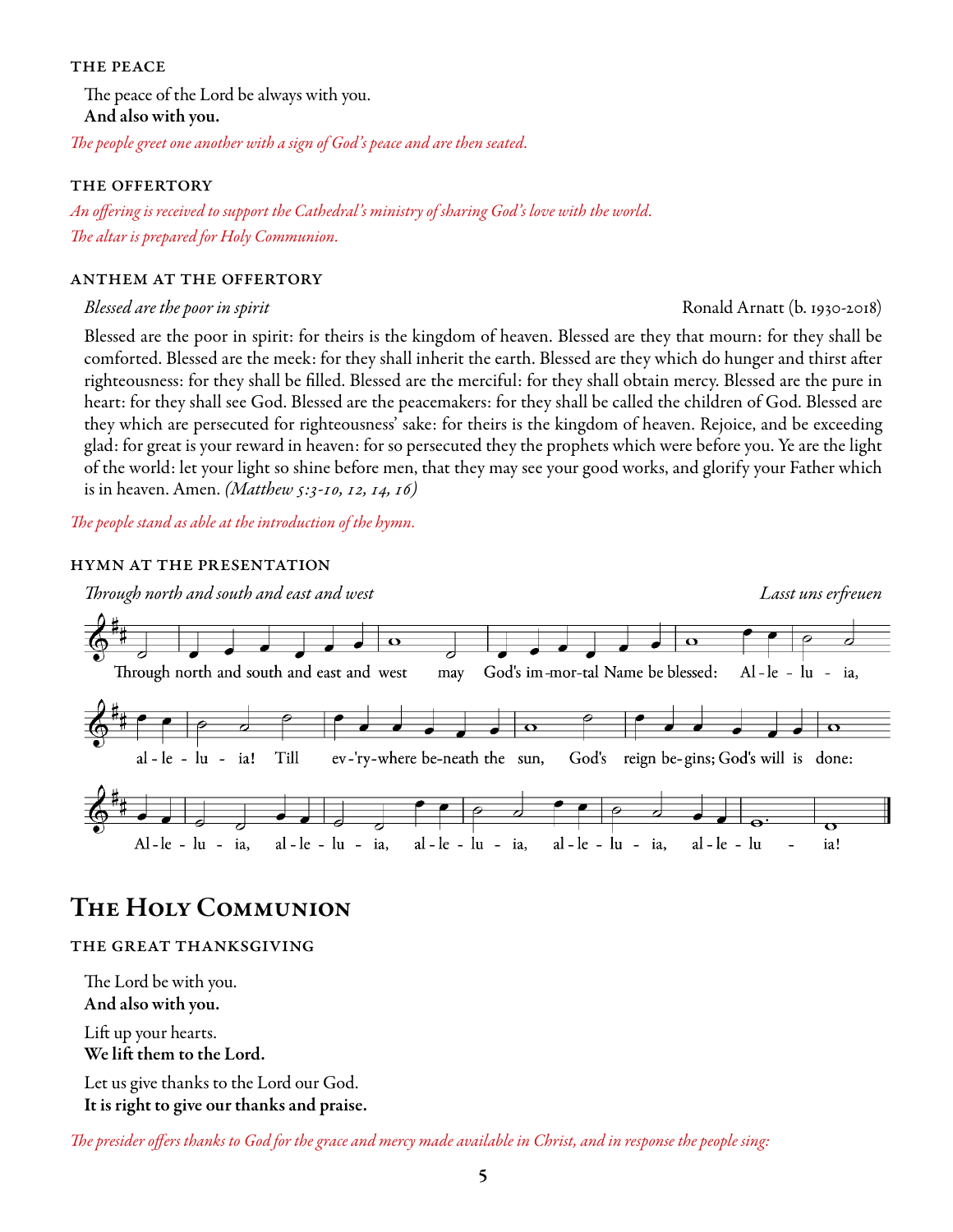

Blessed are you, gracious God, creator of the universe and giver of life. You formed us in your own image and called us to dwell in your infinite love.

You gave the world into our care that we might be your faithful stewards and show forth your bountiful grace.

But we failed to honor your image in one another and in ourselves; we would not see your goodness in the world around us; and so we violated your creation, abused one another, and rejected your love. Yet you never ceased to care for us, and prepared the way of salvation for all people.

Through Abraham and Sarah you called us into covenant with you. You delivered us from slavery, sustained us in the wilderness, and raised up prophets to renew your promise of salvation. Then, in the fullness of time, you sent your eternal Word, made mortal flesh in Jesus. Born into the human family, and dwelling among us, he revealed your glory. Giving himself freely to death on the cross, he triumphed over evil, opening the way of freedom and life.

On the night before he died for us, Our Savior Jesus Christ took bread, and when he had given thanks to you, he broke it, and gave it to his friends, and said: "Take, eat: This is my Body which is given for you. Do this for the remembrance of me."

As supper was ending, Jesus took the cup of wine, and when he had given thanks, he gave it to them, and said: "Drink this, all of you: This is my Blood of the new Covenant, which is poured out for you and for all for the forgiveness of sins. Whenever you drink it, do this for the remembrance of me."

Therefore we proclaim the mystery of faith:

```
Christ has died.
Christ is risen.
Christ will come again.
```
Remembering his death and resurrection, we now present to you from your creation this bread and this wine. By your Holy Spirit may they be for us the Body and Blood of our Savior Jesus Christ. Grant that we who share these gifts may be filled with the Holy Spirit and live as Christ's Body in the world. Bring us into the everlasting heritage of your daughters and sons, that with Saint Peter, Saint Paul, and all your saints, past, present, and yet to come, we may praise your Name for ever.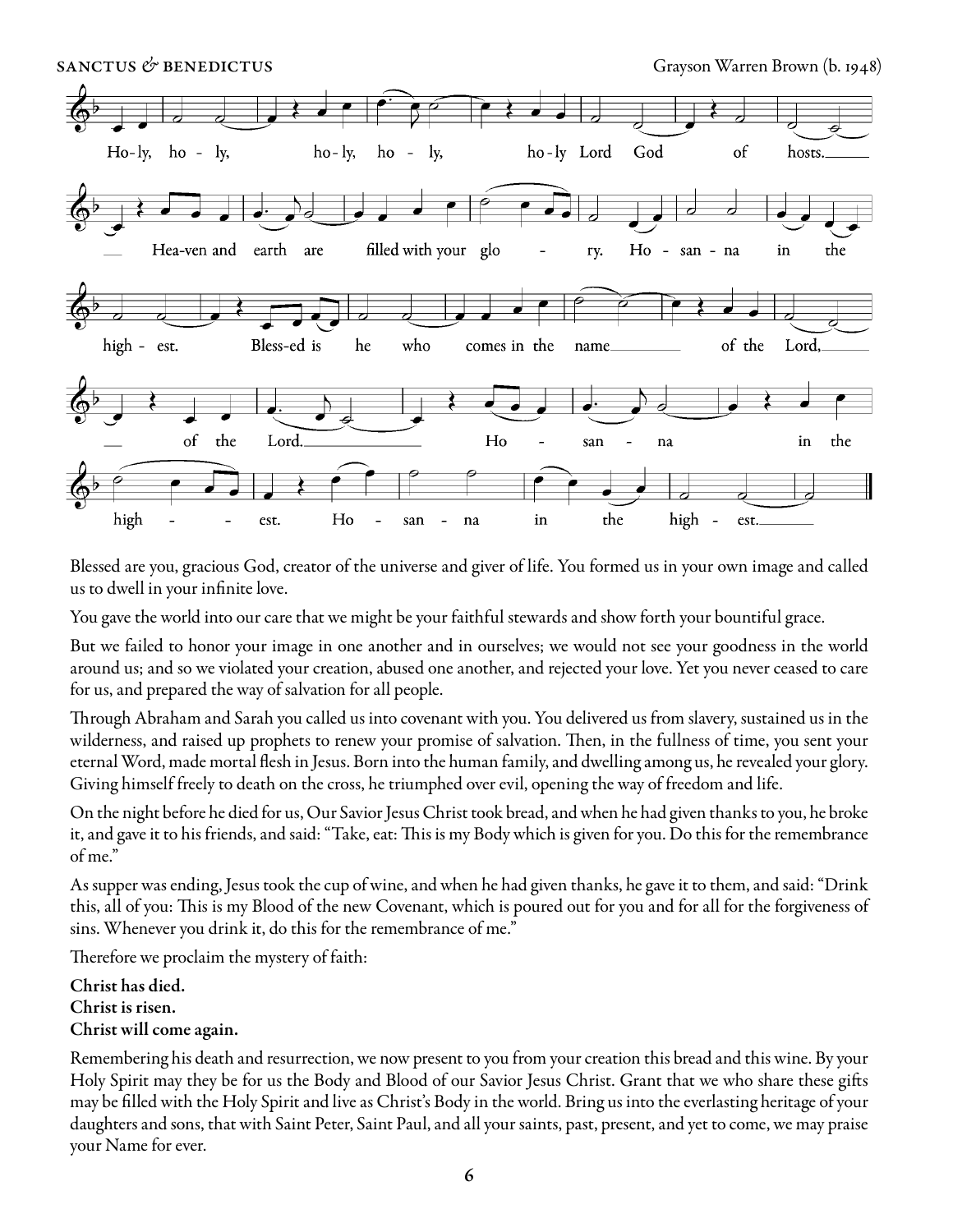Through Christ and with Christ and in Christ, in the unity of the Holy Spirit, to you be honor, glory, and praise, for ever and ever. AMEN.

#### the lord's prayer

Notre Père…, Padre nuestro…, Vater unser…,

Our Father, who art in heaven, hallowed be thy Name, thy kingdom come, thy will be done, on earth as it is in heaven. Give us this day our daily bread. And forgive us our trespasses, as we forgive those who trespass against us. And lead us not into temptation, but deliver us from evil. For thine is the kingdom, and the power, and the glory, for ever and ever. Amen.

### *The presider breaks the bread in silence.*



#### the invitation to holy communion

#### *The people are seated.*

*All who seek God and a deeper life in Christ are welcome to receive Holy Communion. Please receive the bread in open and outstretched hands and sip the wine from the chalice, guiding it gently to your lips; or you may dip the wafer into the wine. Gluten-free wafers are available; please make your need known to the minister. Respond to receiving Communion by saying "Amen." If you prefer to receive a blessing instead, please indicate your choice by crossing your hands across your chest. Those who wish to have Holy Communion brought to them at their seat should notify an usher.* 

*During the administration of Holy Communion, the laying on of hands and prayers for healing are offered in St. John's Chapel. Please enter the chapel by the ramp or stairs to the right of the pulpit.*

#### anthem during the communion

#### *Draw us in the Spirit's tether* Harold Friedell (1905-1958)

Draw us in the Spirit's tether; for when humbly, in thy Name, two or three are met together, thou art in the midst of them. Alleluya! Alleluya! Touch we now thy garment's hem. As the brethren used to gather in the Name of Christ to sup, then with thanks to God the Father break the bread and bless the cup, Alleluya! Alleluya! So knit thou our friendship up. All our meals and all our living make as sacraments of thee, that by caring, helping, giving, we may true disciples be. Alleluya! Alleluya! We will serve thee faithfully. *(Percy Dearmer, 1867-1936)*